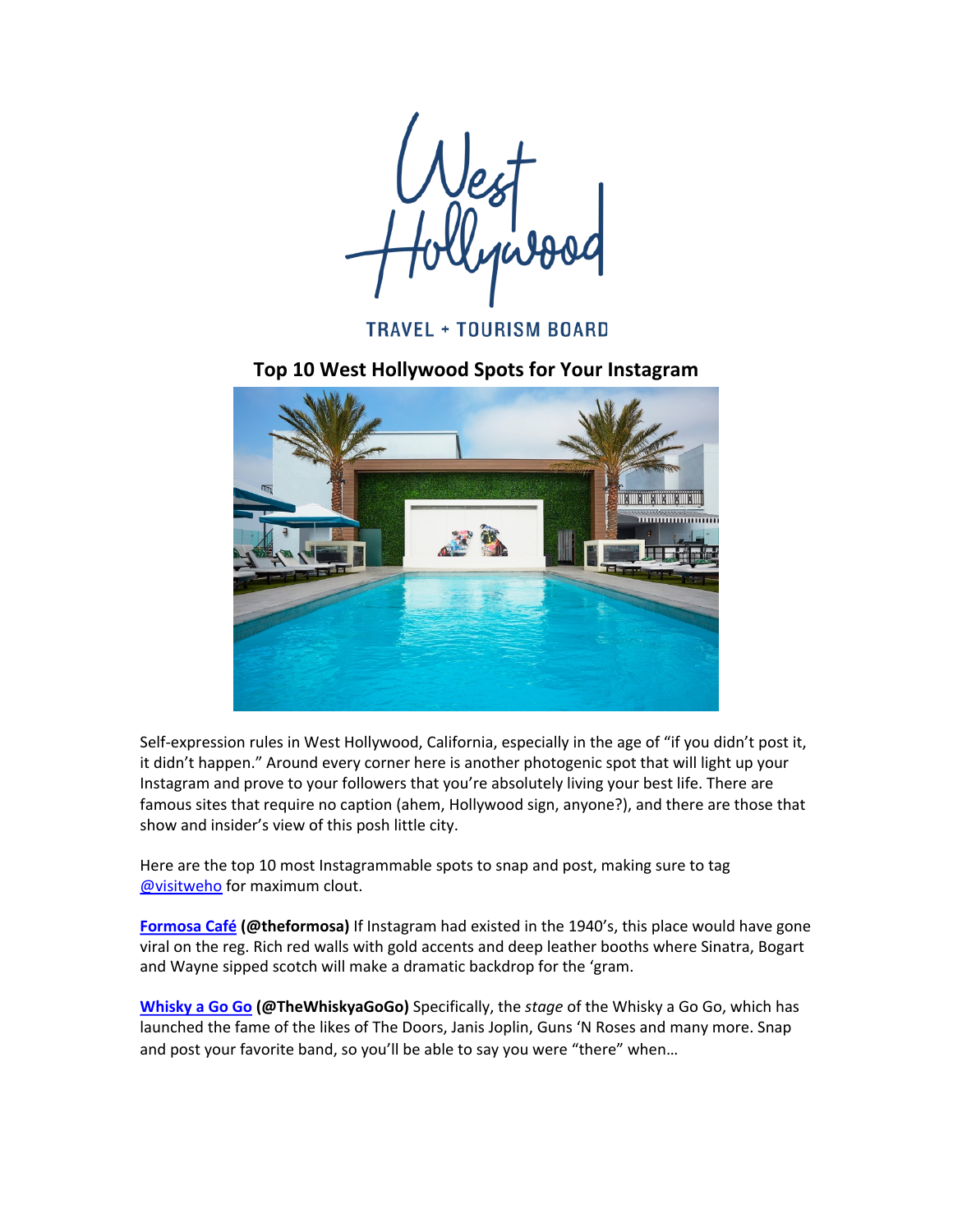**1 Hotel West Hollywood (@1Hotels)** There's no bad view here, so feel free to post in slideshow mode at one of the newest hotels on the scene. The Juniper Tree Lobby Bar (and all of its cocktails) are perfectly poised for enviable close-ups, and the rooftop pool looking out over L.A. deserves a 360-degree video of its own.

**Redd Fox Walk of Fame (#ReddFoxWalk)** Everyone knows the Hollywood Walk of Fame, but your quirkier followers will appreciate this more obscure relic from comedy's heyday of the 1970's. Carved signatures, names and quotes appear in the sidewalk of North La Brea outside Redd Fox's former office, remnants of a gritty time in TV comedy.

**Pink Taco Sunset (@pinktaco)** – The food is delicious, colorful and camera-ready, but the décor steals the scene with floral touches to the Día de Los Muertos vibe that just begs a party to break out at any moment.

Rumble Boxing (@Rumble\_Boxing) It starts with the giant red gummy bear decked out in boxing gloves in the lobby, and continues to the sweat-inducing scene at the punching bags inside. If you're into workout selfies, this is the place to post.

**Palihouse Hotel (@palisociety)** As the handle suggests, this is a high-society, decidedly posh place to post. Hit the Sunset Cocktail Lounge on the rooftop for view and vibes with a cozy feel, or snap a selfie in your private suite with a high-end residential design to let your followers know you have officially arrived.

**Blind Dragon (@theblinddragon)** Selfies with Bruce Lee are just the beginning of your slideshow. Pose with the DJ in the at the uber-swanky Asian lounge, zoom in on the dancers behind the bar, or have your friend capture you mid-karaoke in one of the private lounges.

**The London Hotel (thelondonweho)** If your beloved pooch is the star of your Instagram, make him a star here. The rooftop pool is framed with a massive mosaic of two dogs and the lighting is just right for Fido's good side.

**Fred Segal Sunset (@fredsegal)** The brand's flagship store in West Hollywood is more than great retail therapy, it's packed with symbolism and starkly colorful curiosities that will make for seriously fashionable posts.

For more information, get a listing of what's new, and suggestions on where to sleep, eat and drink, go to www.visitwesthollywood.com.

## **About West Hollywood Travel + Tourism Board**

West Hollywood Travel + Tourism Board is the official marketing organization that invites visitors to West Hollywood, California, a walkable, 1.9 square mile/4.9 square kilometer city in the heart of Los Angeles. Located at the base of the Hollywood Hills and adjacent to Beverly Hills, West Hollywood is a creative and progressive city that embodies the quintessential L.A. lifestyle. West Hollywood is home to 17 hotels and is comprised of three main districts: the world-famous Sunset Strip with unparalleled nightlife, eclectic and LGBTQ-friendly Santa Monica Boulevard, and the Design District known for its sought-after shopping and dining. West Hollywood enjoys a year-round moderate climate and thanks to its prime location and hip atmosphere, West Hollywood serves as home and playground to many celebrities. Follow us on